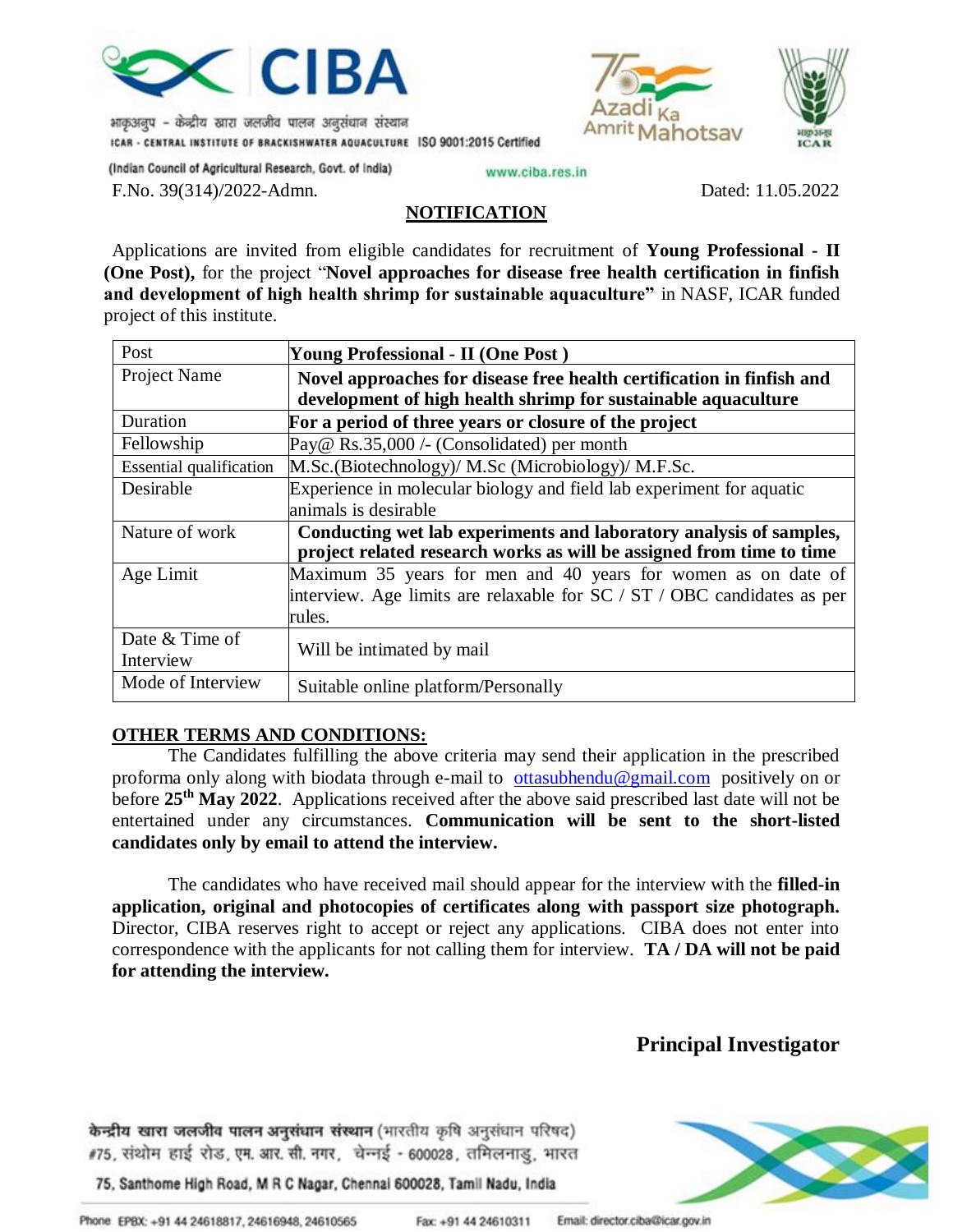# **Application**

| 1.  | Name of the project                          |  |
|-----|----------------------------------------------|--|
| 2.  | Application for the post                     |  |
| 3.  | Name (in Block Letters)                      |  |
| 5.  | Date of Birth and age                        |  |
| 6.  | Sex: M/F                                     |  |
| 7.  | <b>Marital Status</b>                        |  |
| 8.  | Category: SC/ST/OBC                          |  |
|     | (Scan copy of certificate to<br>be attached) |  |
| 9.  | Father/Husband Name                          |  |
| 10. | Address for                                  |  |
|     | Correspondence                               |  |
|     |                                              |  |
| 11. | Phone No.                                    |  |
| 12. | <b>E-mail Address</b>                        |  |

# **13. Qualification: (Scan copies of certificates to be attached)**

| <b>Examination</b> | <b>Subject</b> | <b>Name of Institution</b> | <b>Year of</b><br><b>Passing</b> | $%$ of<br>marks/<br><b>GPA</b><br>obtained |
|--------------------|----------------|----------------------------|----------------------------------|--------------------------------------------|
|                    |                |                            |                                  |                                            |
|                    |                |                            |                                  |                                            |
|                    |                |                            |                                  |                                            |
|                    |                |                            |                                  |                                            |

| 14. | Whether NET / GATE qualified<br>If yes, date of passing<br>(Scan copy of certificate to be<br>attached) | Yes / No |
|-----|---------------------------------------------------------------------------------------------------------|----------|
| 15. | No. of papers published                                                                                 |          |
| 16. | Title of the paper in SCI<br>Journal:                                                                   |          |